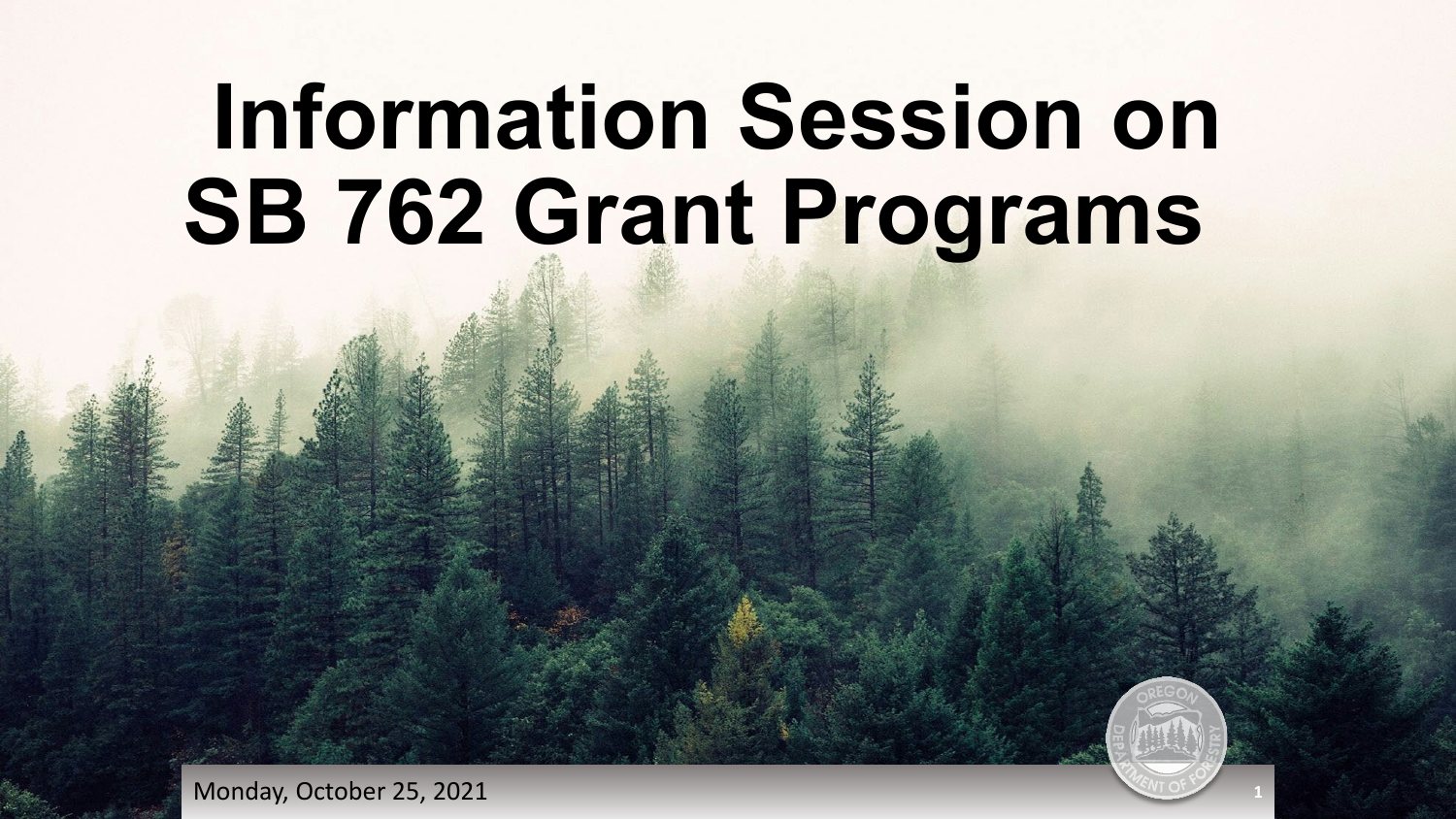## **Agenda**

- Welcome –Introductions
- Overview of the Department & SB 762
- Explain Public Engagement Process
- Small Forestland Grant Program
- Forest Restoration and Resiliency Investment Program
- Q & A
	- **Review Public Comment Deadline**

• Closing Remarks

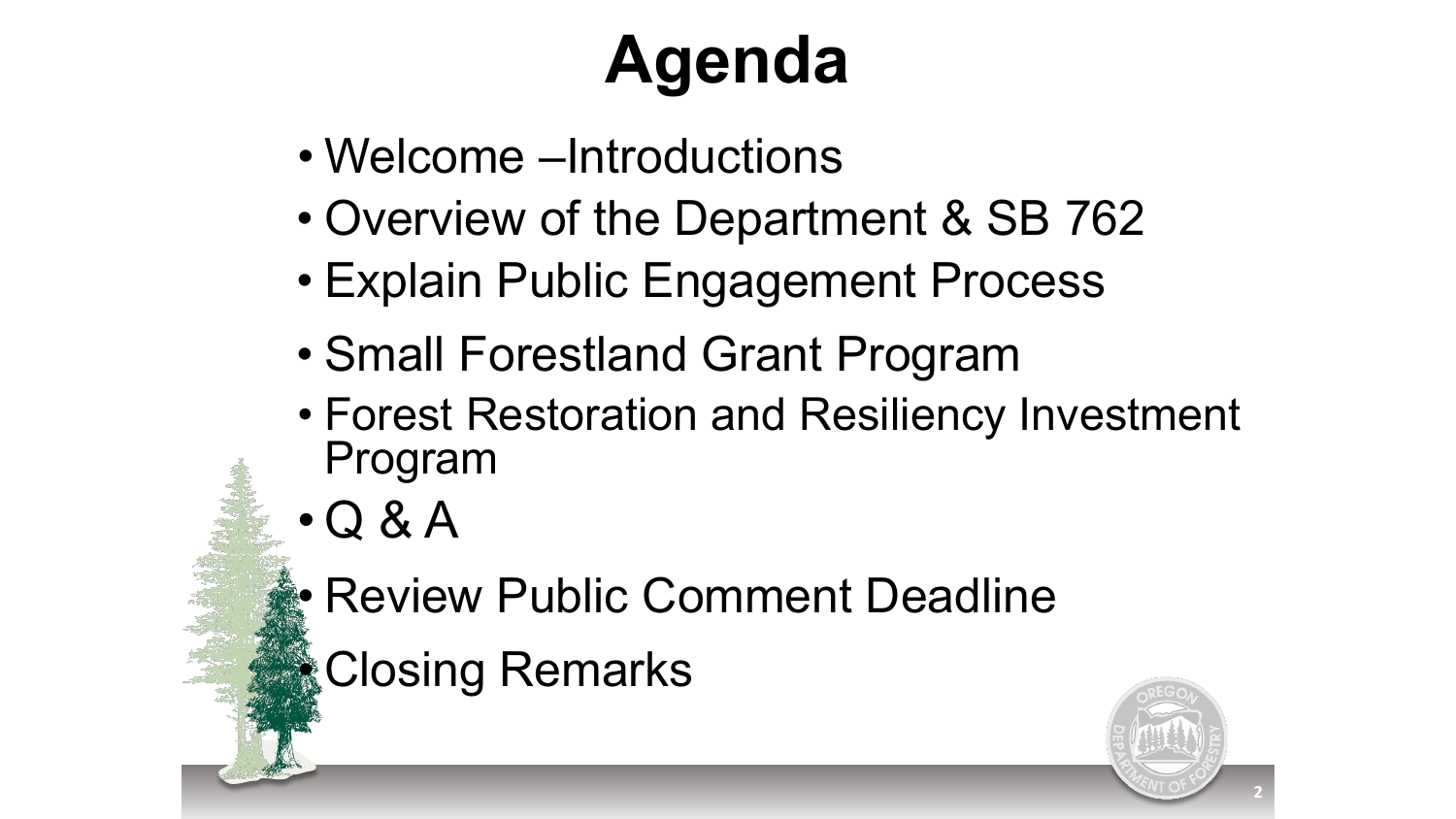## **Overview of ODF**

- Protection: Mitigation and coordinated protection – 16M acres
- State Forests: Management for economic, environmental, social values – 700K acres
- Private Forests: FPA Implementation, Forest Health, Landowner Assistance
- Partnership & Planning: Partnerships & Grants; Federal Forest Restoration Program

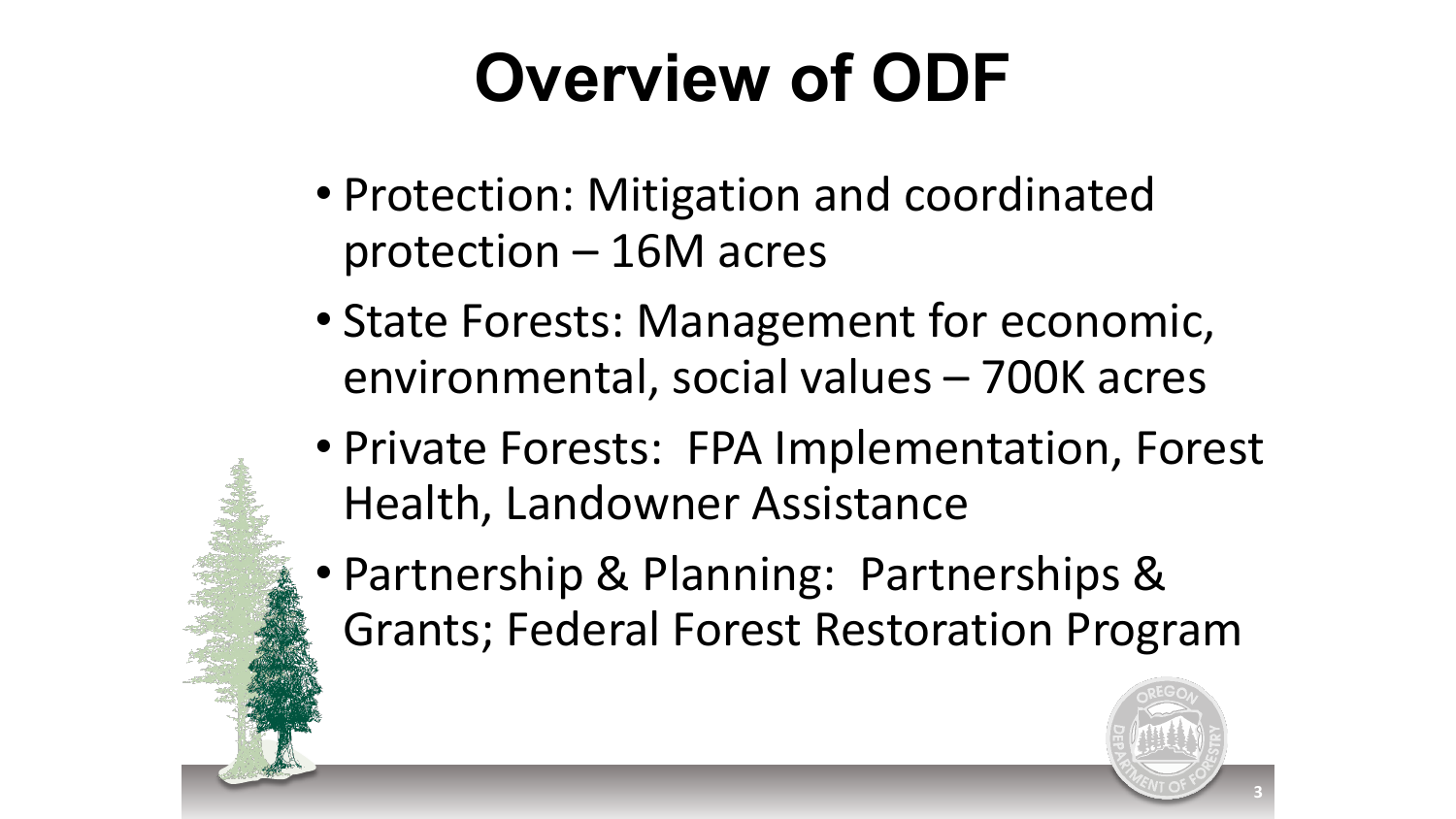## **Overview of Senate Bill 762**

- Section 18-20
	- Forest Restoration and Resiliency Incentives Program
		- \$20 million for Landscape-scale projects reducing wildfire risk
	- Develop a 20 Year Strategic Plan
- Section 24
	- Small Forestland Grant Program
		- \$5 million supporting landowner wildfire risk reduction

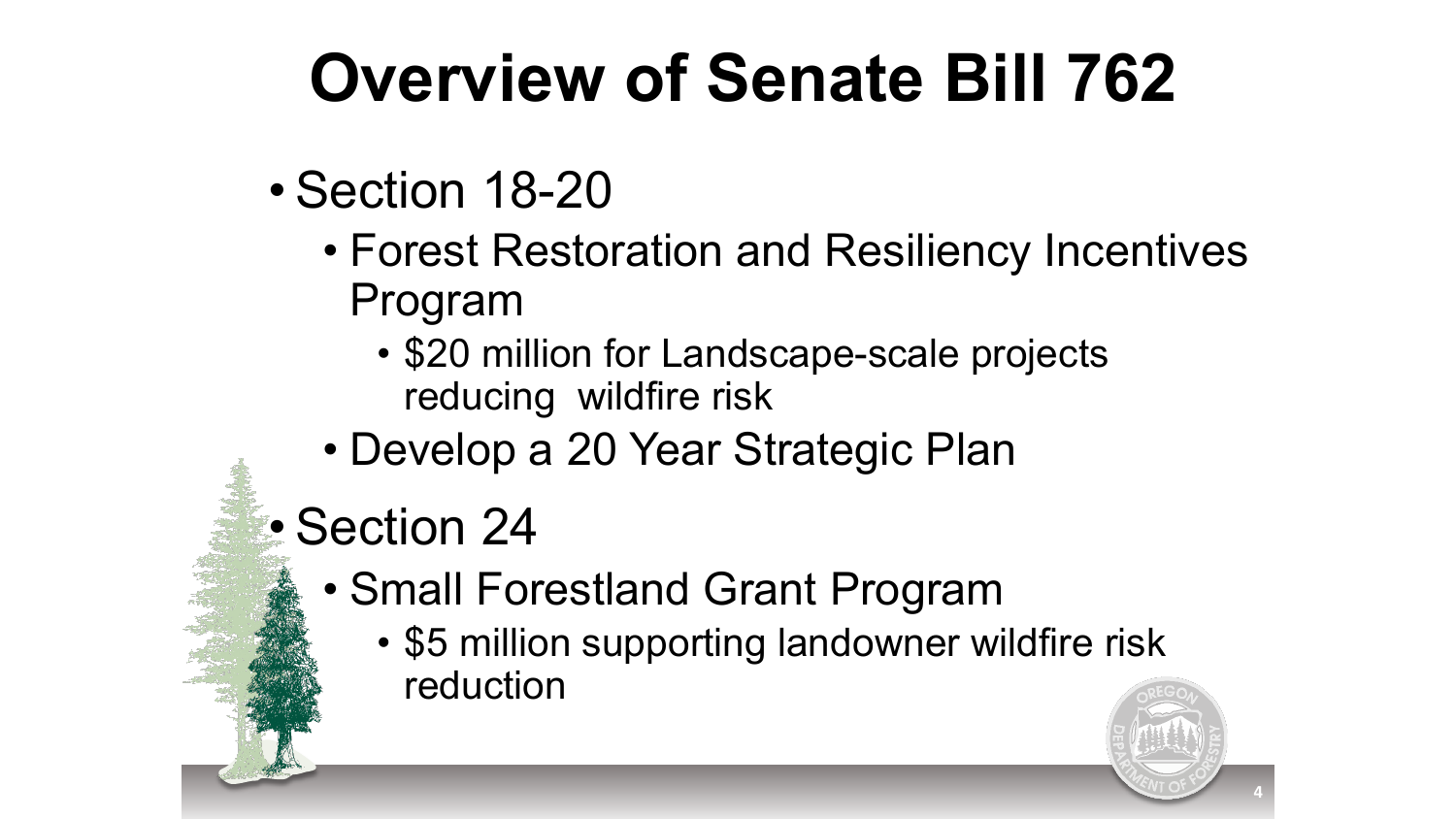#### **Small Forestland Grant Program Bill Language**

- Small Forestland Owner defined as
	- Up to 160 acres west and 640 acres east of the Cascade Crest
- Prioritize high-risk areas
- Address multiple resource concerns
- Proximity to current or past fuel mitigation efforts • Expended by June 30th, 2023

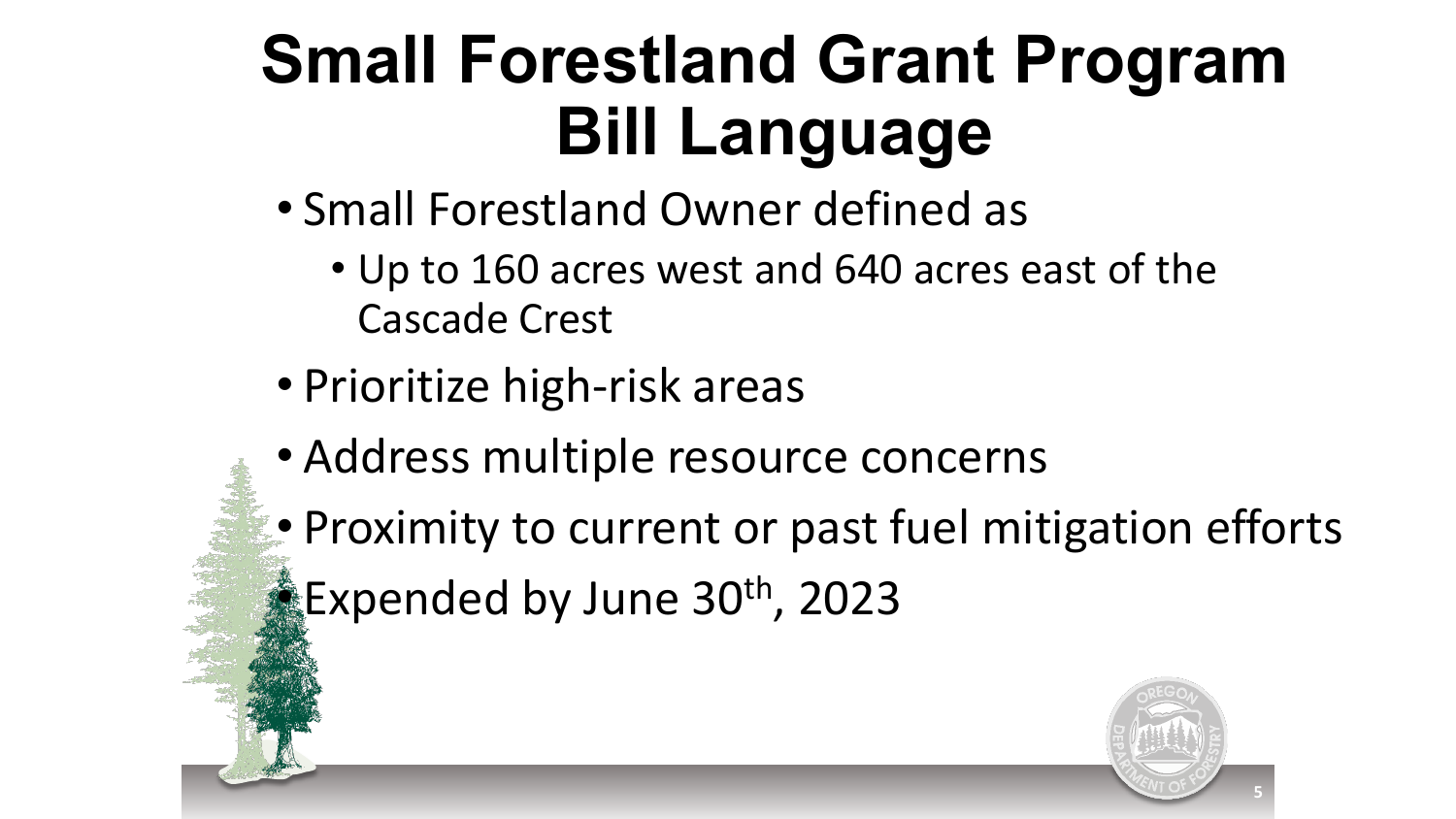## **Program Components**

- Small Parcel Fuel Reduction ~ \$1.5 million
	- ODF internal competitive
	- Landowner rebates and ODF fuels crews
- Small Forestland Grant ~ \$3.5 million
	- Competitively awarded grants to reduce wildfire risk
	- 75% of project funds must treat fuel on private properties
	- Requires project sponsors to apply

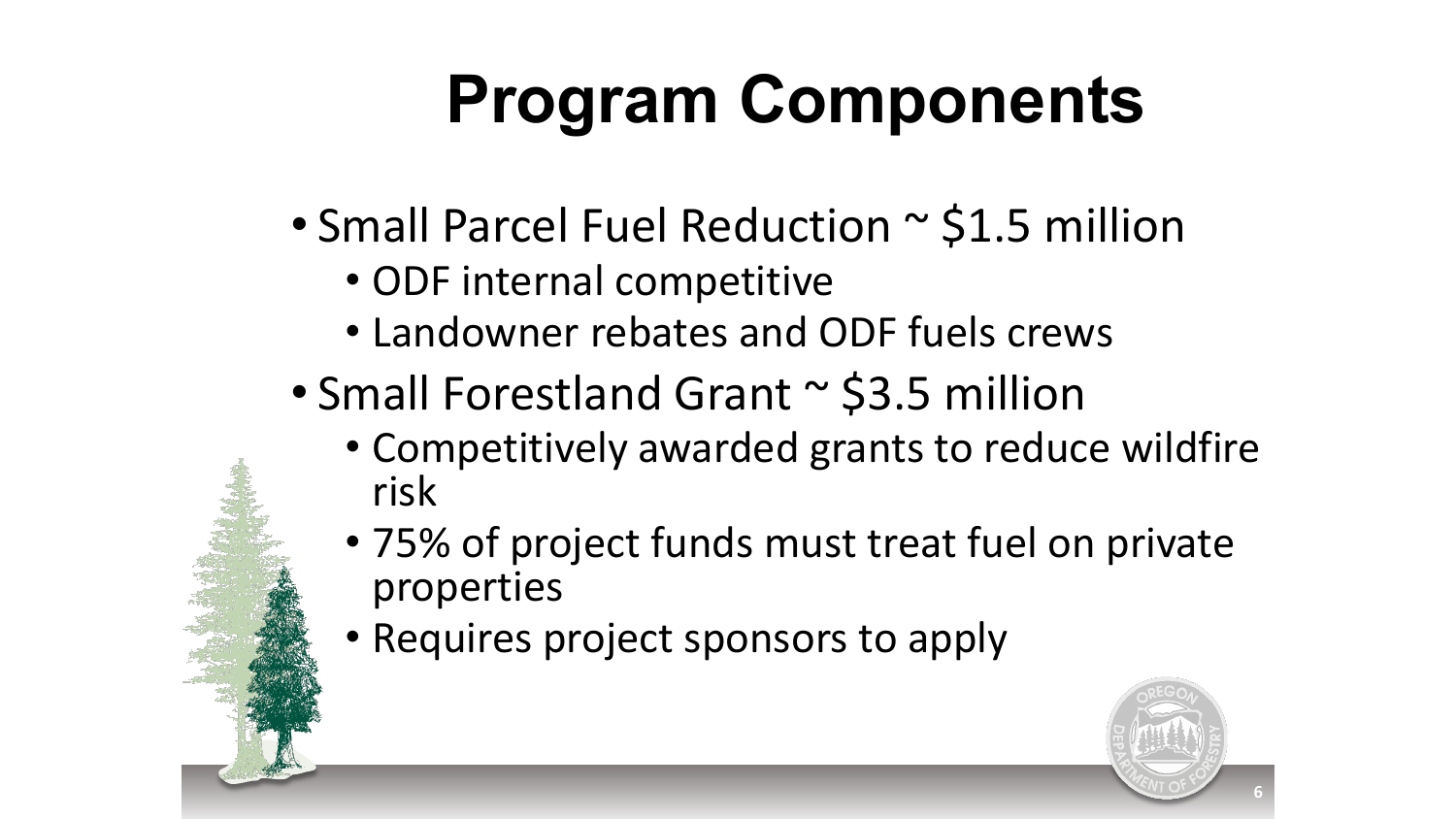## **Small Parcel Fuel Reduction**

- Rebates & ODF Fuel Crews
	- Vulnerable or under-protected populations
	- Projects complimenting Oregon Conservation Corps
- Firewise Communities
	- Established Firewise USA™ communities
		- Neighbor properties are eligible
	- Prioritize based on wildfire risk class
		- Using overall wildfire risk classes by watershed

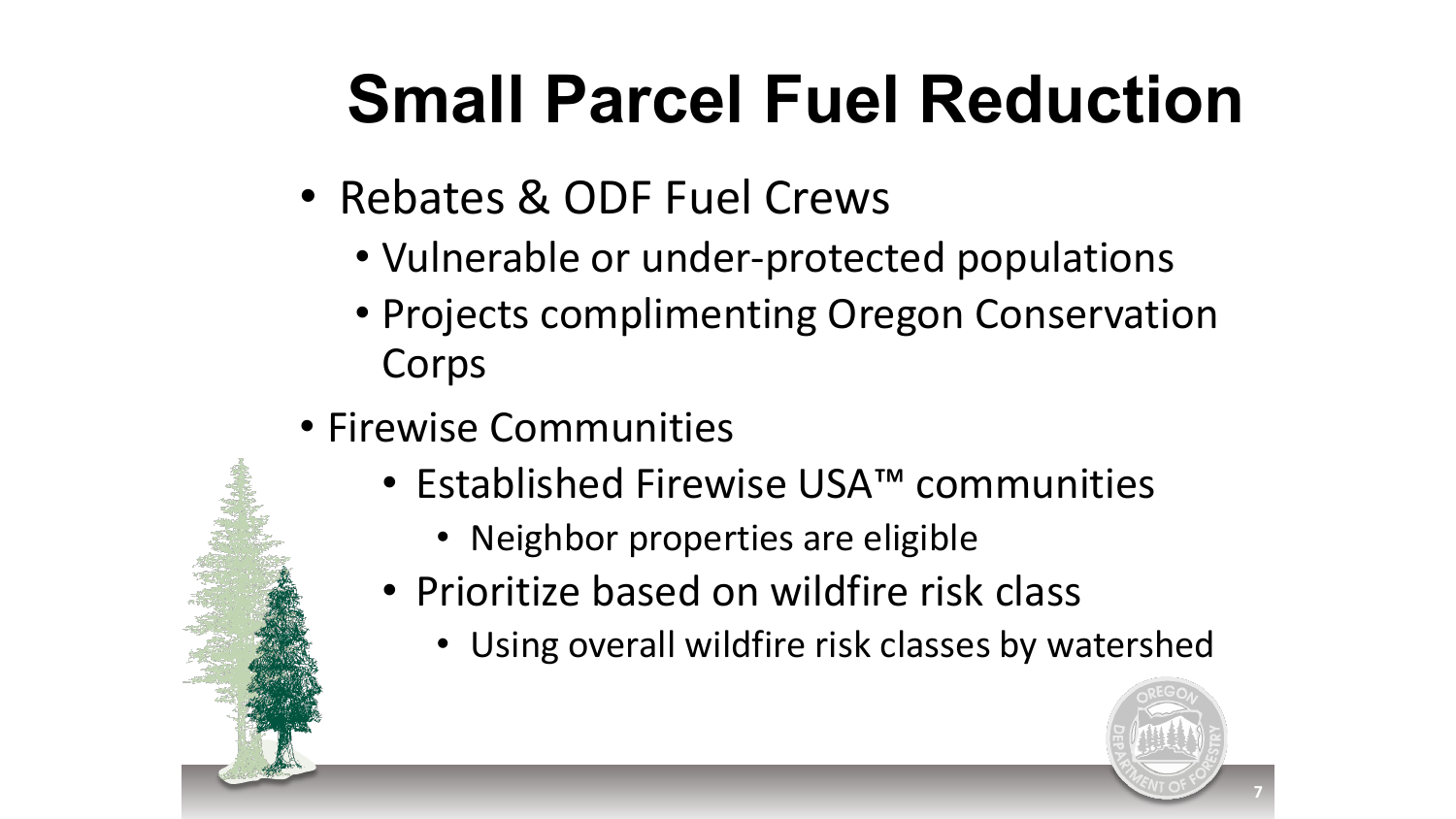### **Small Forestland Grant Sponsors**

- Sponsor indirect expenses ≤ 10%
	- Watershed Councils
	- Soil and Water Conservation Districts
	- OSU-Extension
	- 501.3C and Forest Health Partnerships
	- Other state or local government natural resource agencies
	- Land Trusts in the Coalition of Lands Trusts
	- ODF technical assistance  $\leq 15\%$ 
		- If requested in project proposal

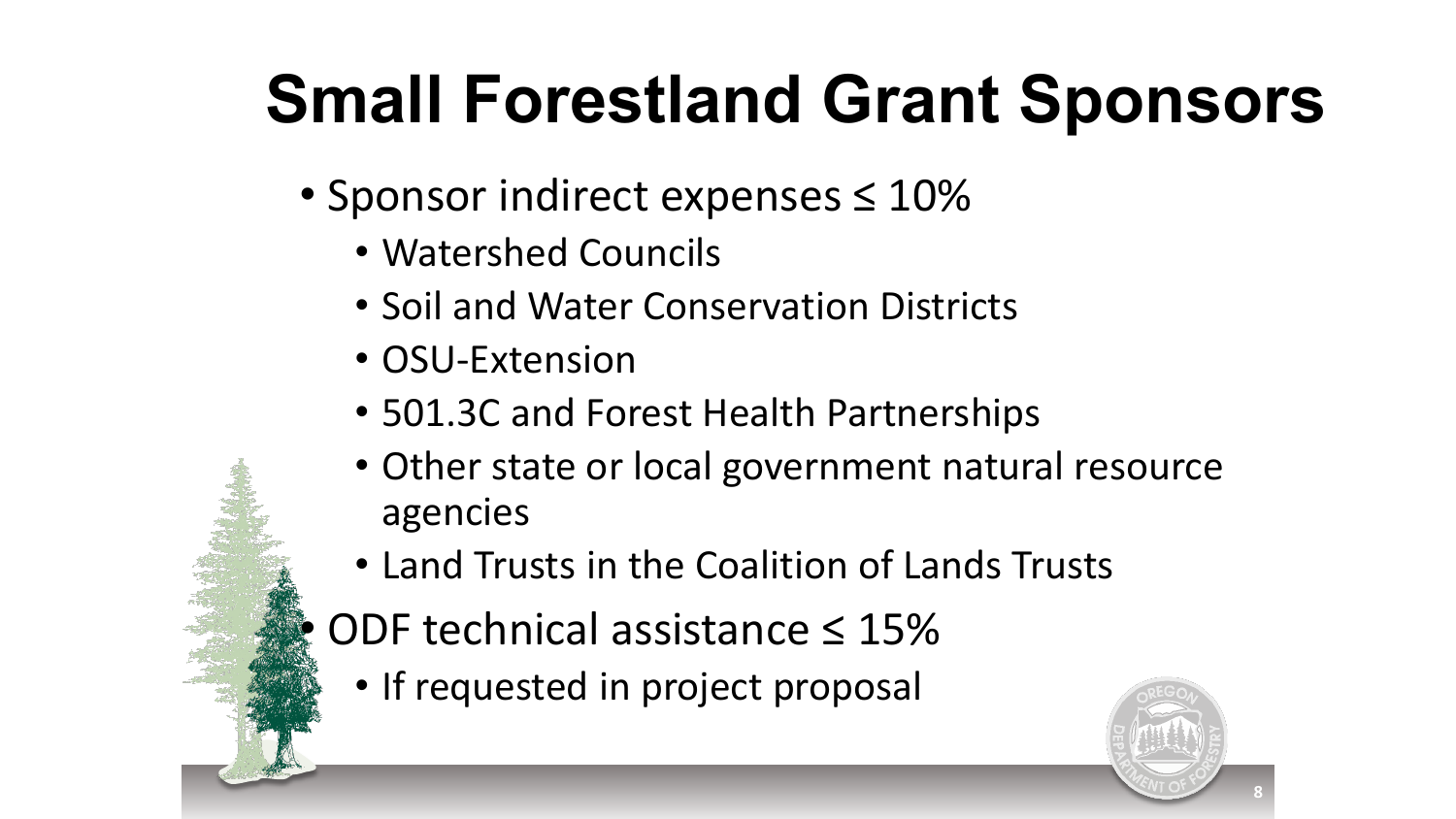## **Small Forestland Grant Eligibility**

- Proposal was submitted by a listed Project Sponsor
- Project reduces risk of high severity wildfire
- At least 75% of project costs supports fuel reduction treatment activities on small forestland owner properties,
- Total project sponsor and ODF service costs do not exceed 25% of total project cost,
- Total project cost is greater than \$10,000 and up to \$300,000,
- 25% match is recommended.
	- Landowner labor rates and non-state funds from project sponsors are eligible match sources

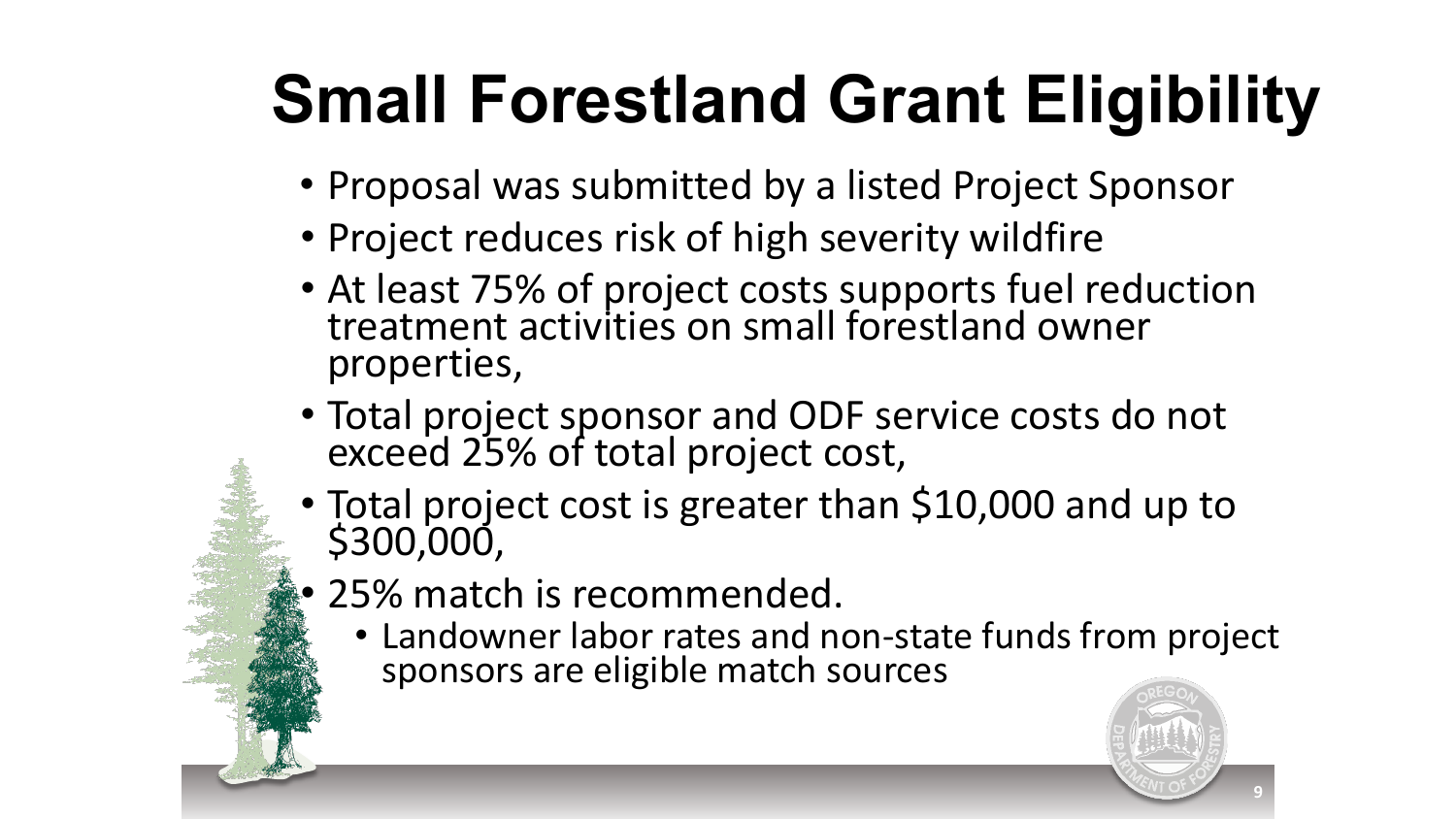### **Small Forestland Grant**

| <b>Priority</b> | <b>Draft Scoring Rubric</b>                                                                                                                                                   | <b>Total</b><br><b>Points</b> |
|-----------------|-------------------------------------------------------------------------------------------------------------------------------------------------------------------------------|-------------------------------|
| $\mathbf{1}$    | Clearly describes treatment activities and how future condition reduces risk of high severity<br>wildfire                                                                     | 20                            |
| 2 <sup>1</sup>  | Project treats or protects multiple properties                                                                                                                                | 20                            |
| 3 & 4           | Project protects critical infrastructure, roadways, or is in a Wildfire Risk Class of High or<br>Extreme (HUC 12 watershed)                                                   | 20                            |
| 5 <sup>1</sup>  | Proposed treatment(s) benefit vulnerable populations or landowners                                                                                                            | 10                            |
| 6               | Proposed treatment(s) address insects and disease, drought mortality, invasive species, storm<br>damage, utilizes non-commercial forest products or enhances wildfire habitat | 10                            |
|                 | Cleary demonstrates adjacency to previous or planned hazardous fuel treatments                                                                                                | 10                            |
| <b>8</b>        | Treatment area references a forest management plan or is located within a priority planning<br>area listed in the funding priorities                                          | 10                            |
|                 | <b>Maximum Score</b>                                                                                                                                                          | 100                           |



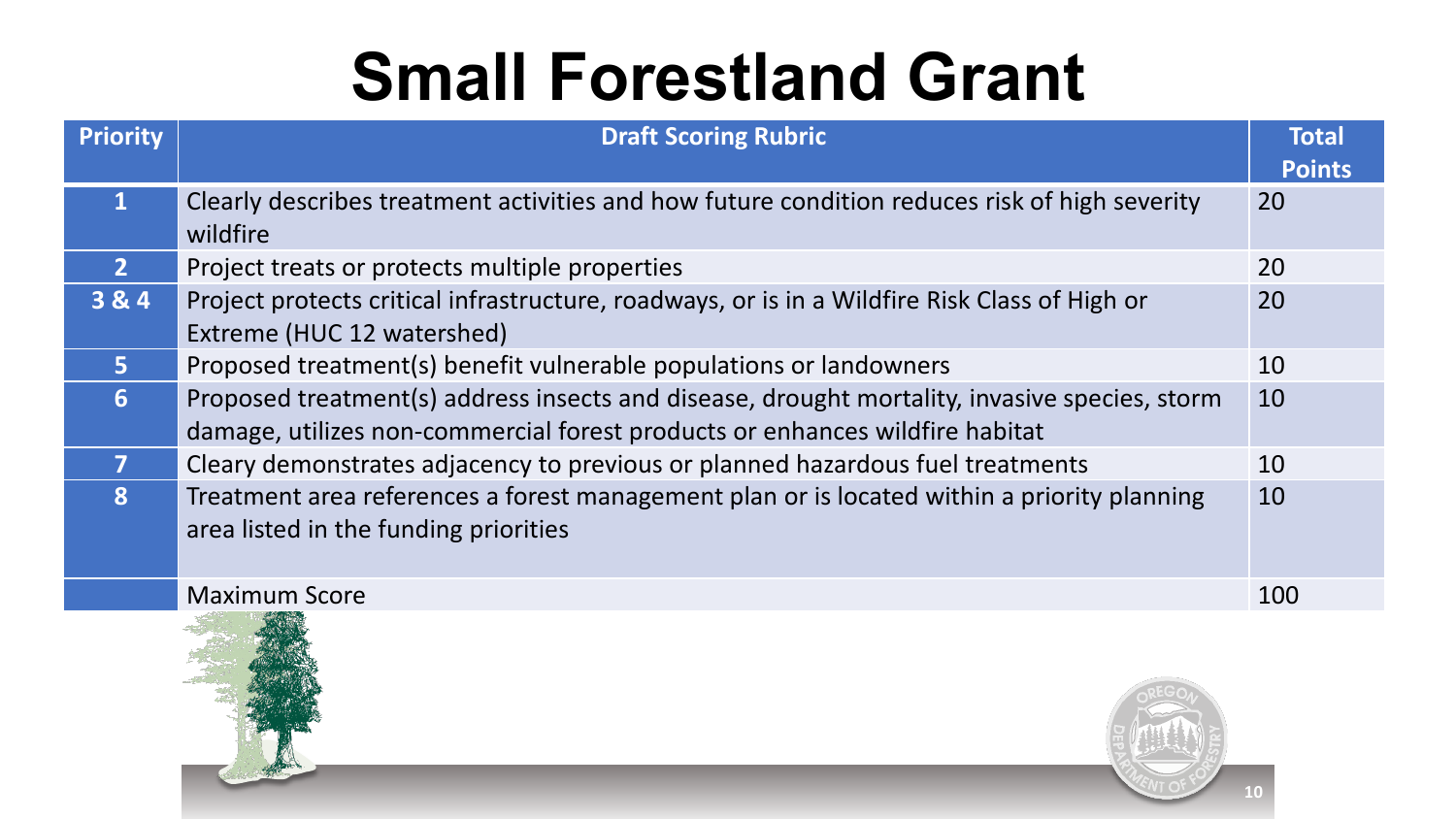- Diverse working group will
	- Recommend criteria & identify strategic landscapes
- Landscape-scale projects
	- \$20 million for all lands restoration and resilience
- All-lands

#### • 21-23 Biennium

• Projects must be completed by June 30, 2023

OF FOT 11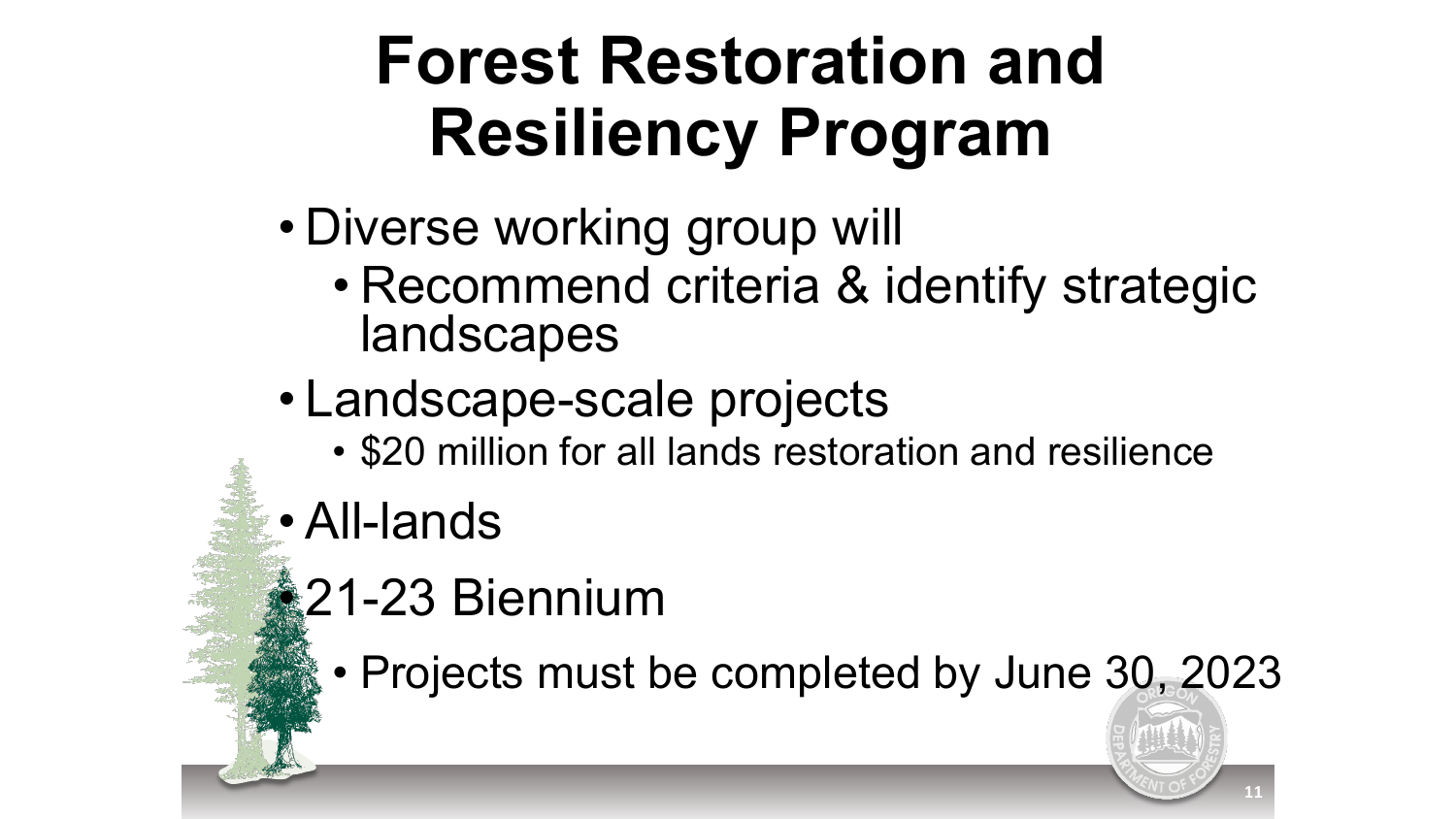- Assemble Diverse Working Group
	- The Nature Conservancy
	- Natural Resource Conservation Service
	- US Forest Service
	- Oregon State University
	- Oregon Wild
	- Associated Oregon Loggers
	- Bureau of Land Management
	- Sustainable Northwest
	- Ashland Fire and Rescue
	- Baker Sage-grouse Local Implementation<br>Team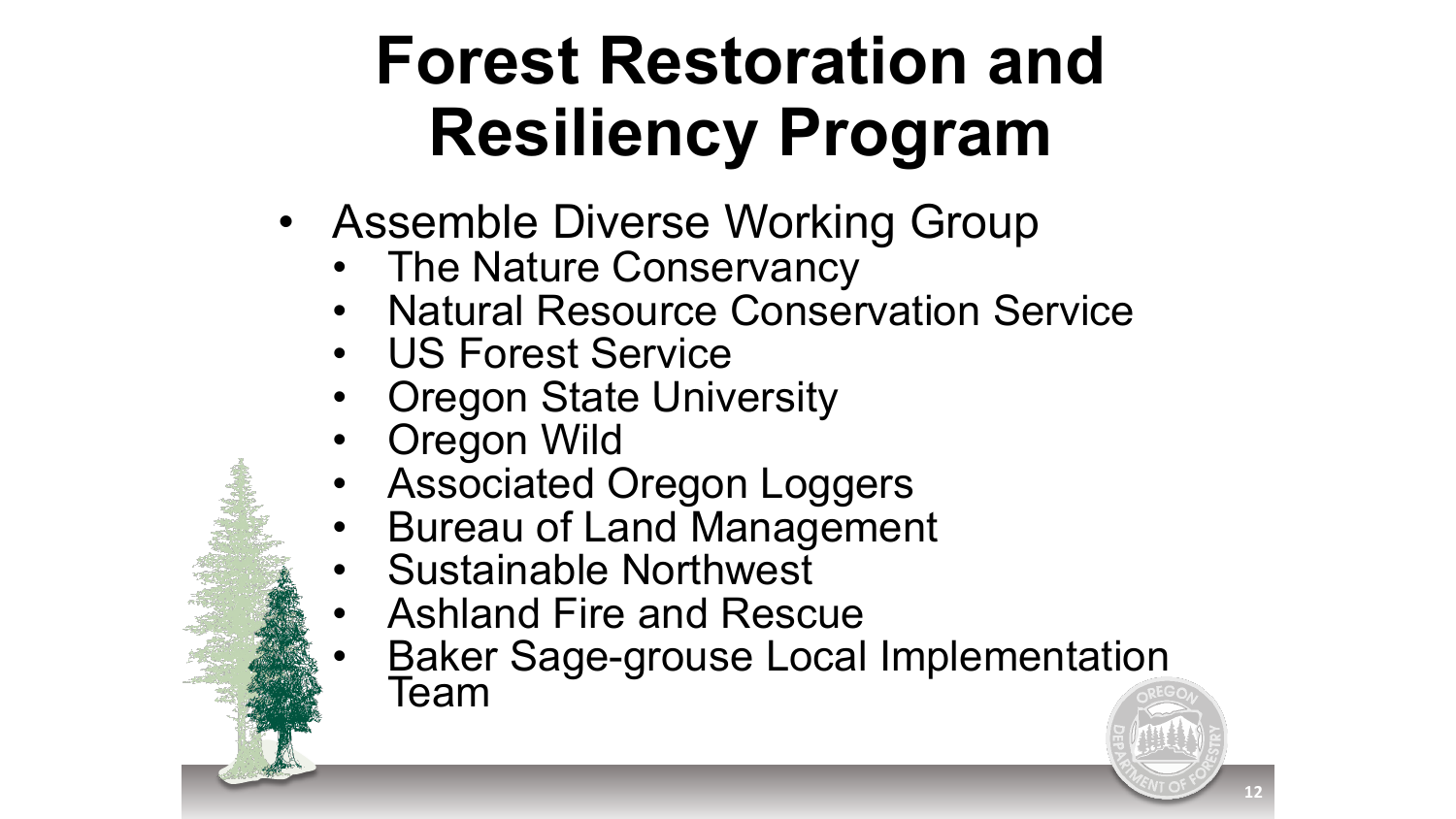- Assemble Technical Advisors
	- Oregon Department of Forestry
	- Oregon's Nine Federally Recognized Tribes
	- Oregon Watershed Enhancement Board
	- **OSU Extension**
	- Ecosystem Workforce Program Institute for a Sustainable Environment

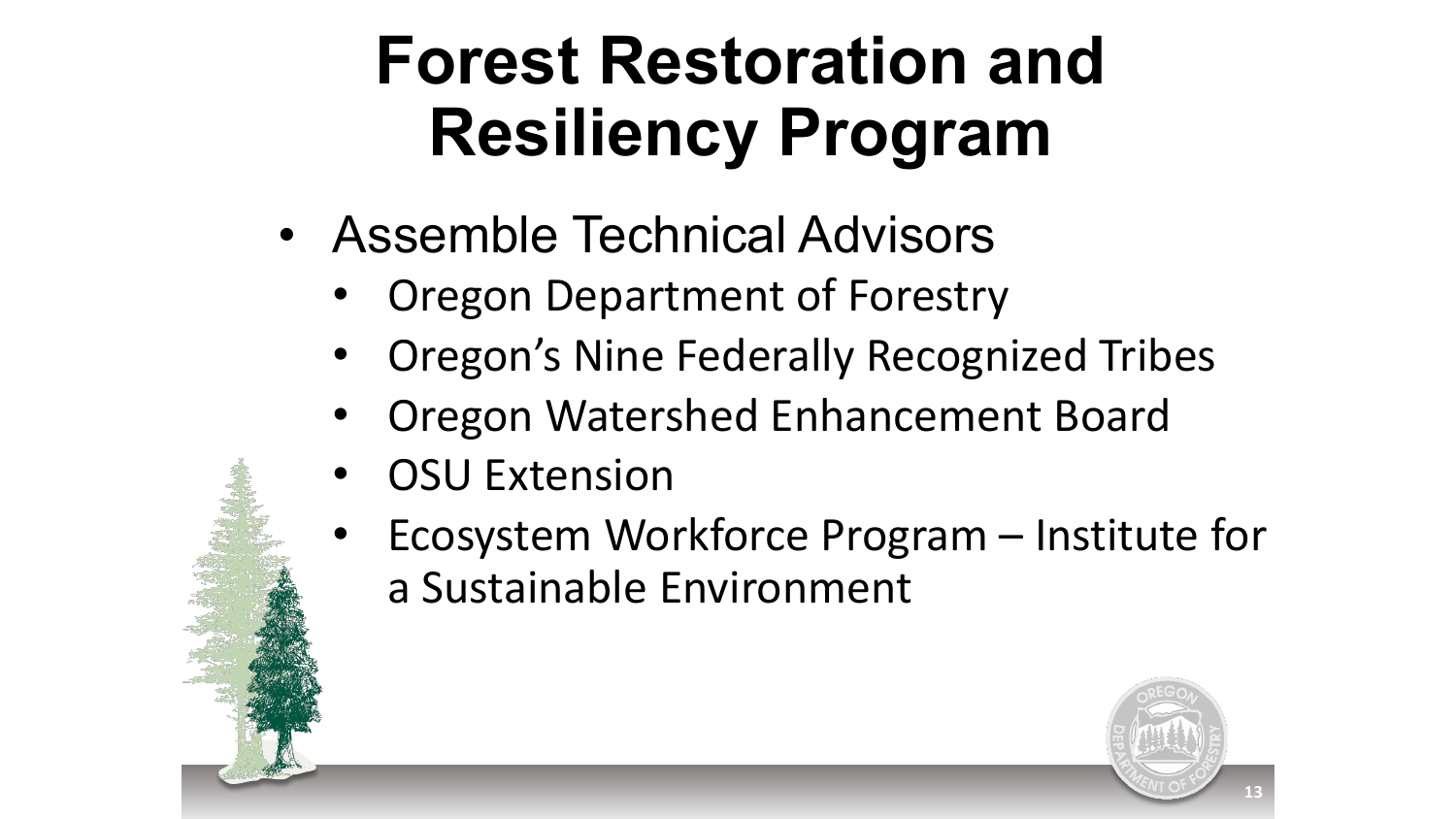#### **Strategic Landscapes Four Highest eNVC Risk Classes**

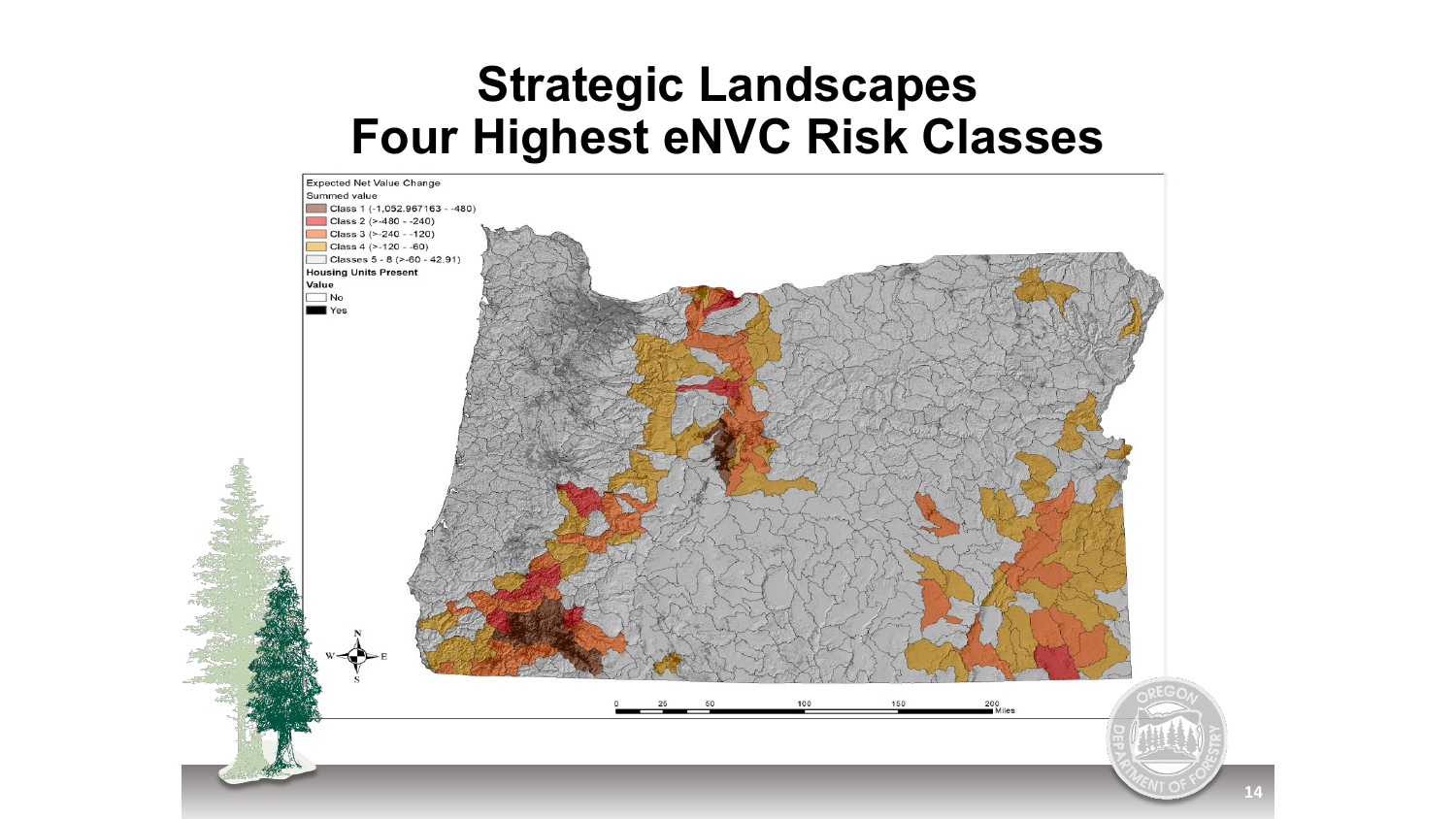- Landscape-scale projects
	- \$20 million for all lands restoration and resilience
		- Joint Chiefs
		- Regional Conservation Partnership Program
		- Collaborative Forest Landscape Restoration Program
		- 2021 Eboard projects
		- Western States Fire Managers
		- Community Assistance

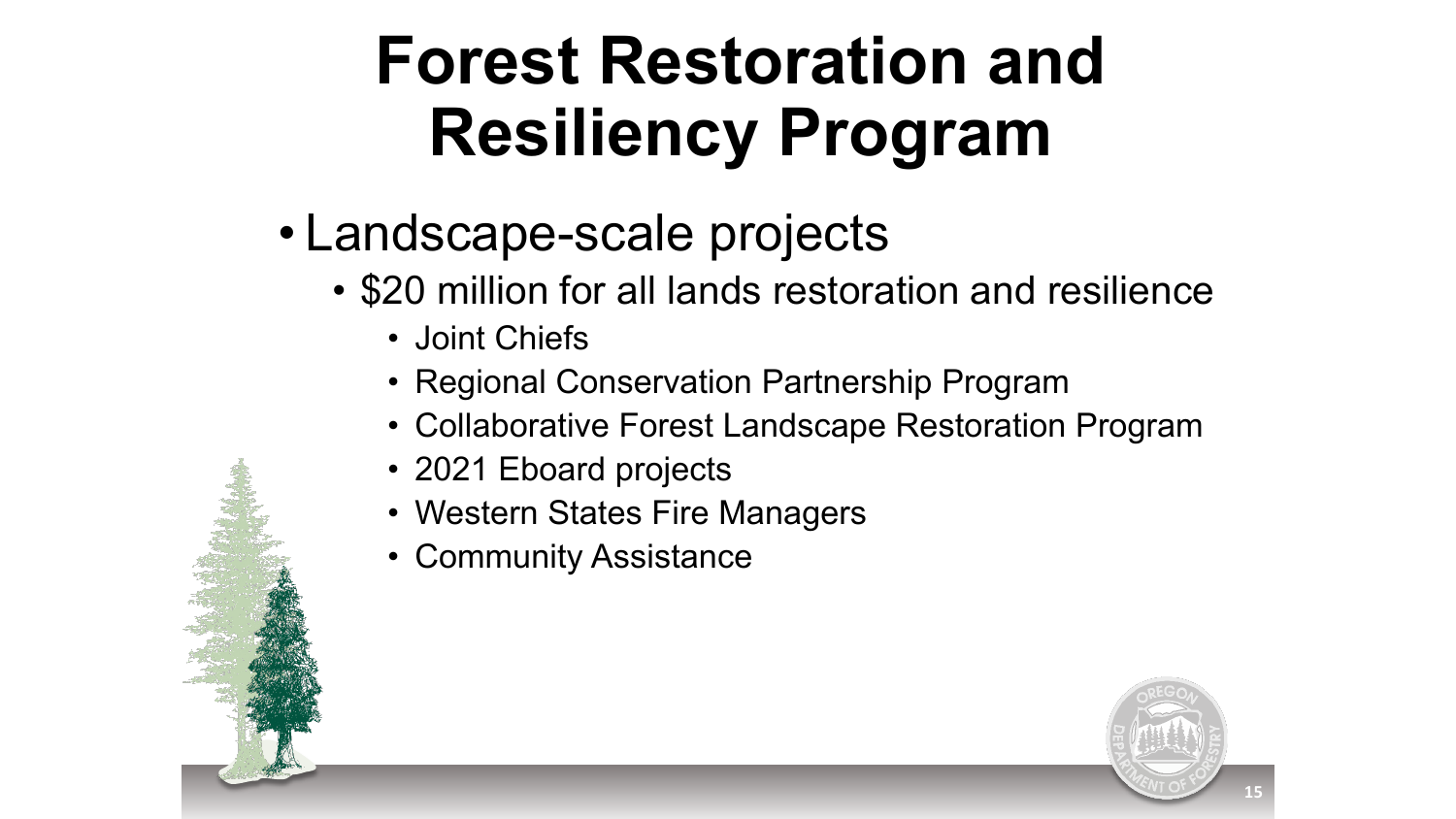#### **Investment Timeline**

- November 2021 Call for Projects released
- December 2021 Project Proposals Due
- January 2022 Awards Announced
- October 2022 Interim Reporting
- June 2023 Final Reports Due

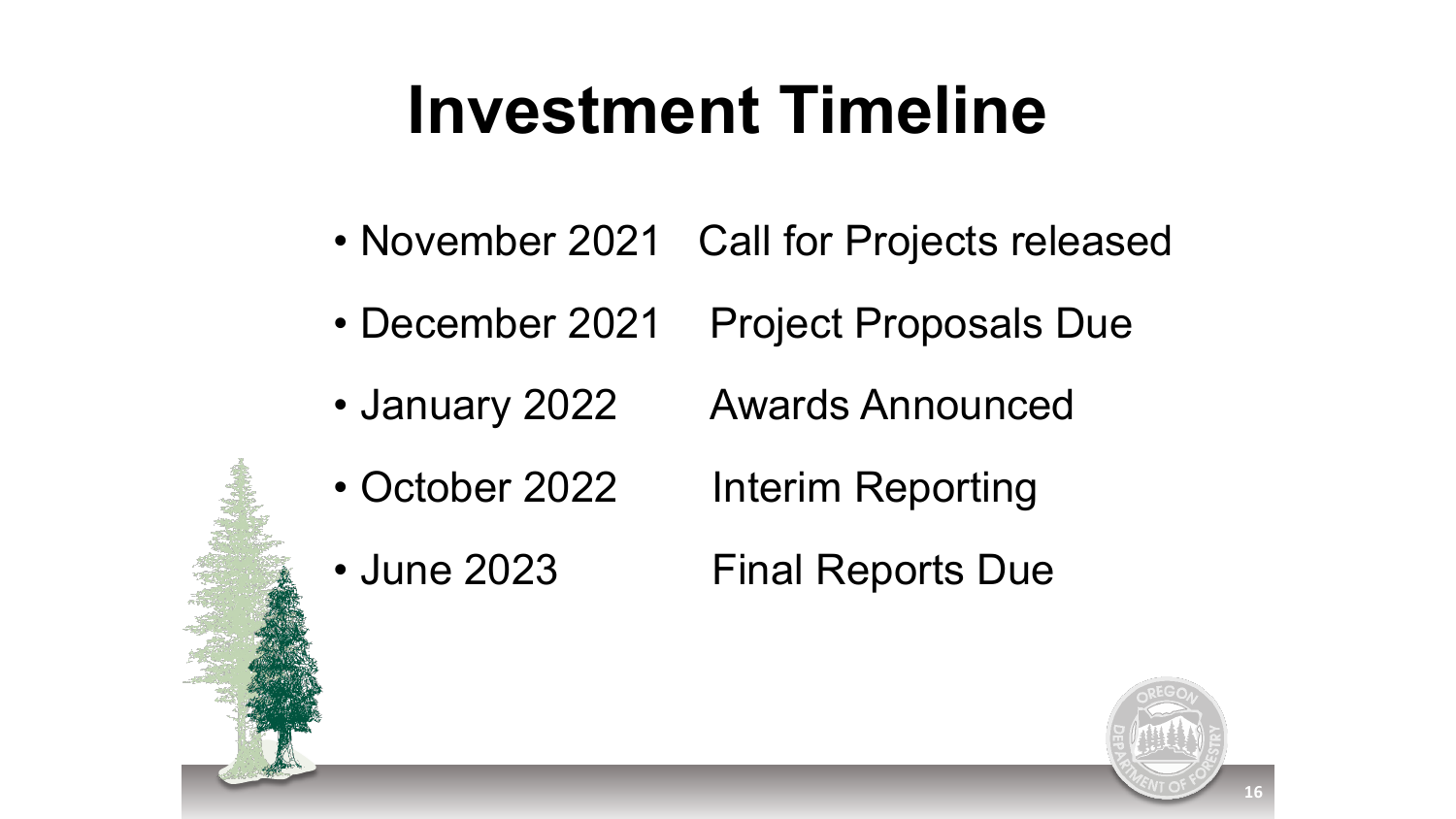## **20-Year Strategic Plan**

- Shared Stewardship Agreement Prioritize actions and geographies for wildfire risk reduction
- Blueprint for Investment
- All Lands, All Partners
- Connection to other strategic planning efforts